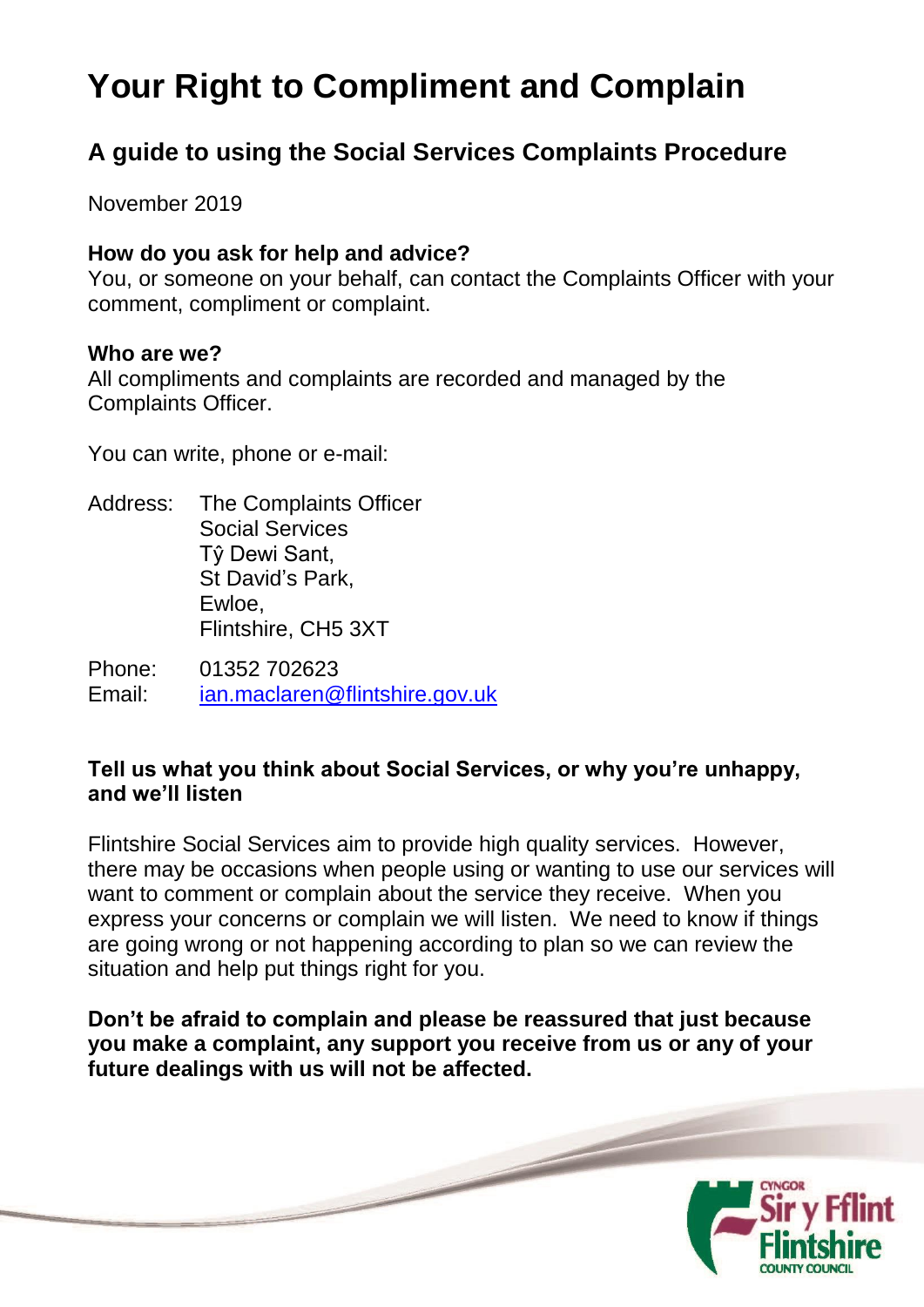## **Making a Complaint Stage 1 – Local Resolution**

We believe it's best to deal with any issue straight away rather than try to sort the problem out later. If you have a concern, raise it with the person you are dealing with (e.g. your Social Worker). They will try to resolve it for you there and then.

If we are unable to resolve your complaint immediately or by the end of the next working day, you can contact the Complaints Officer directly. You can do this in person, by telephone, in writing or by email. You do not have to put your complaint into writing. The Complaints Officer can be contacted by following the details at the front of this leaflet.

After receiving your complaint:

- Your complaint will be recorded and acknowledged within 2 working days of us receiving it.
- You will the opportunity to discuss your complaint with a Manager within 10 working days of your complaint being acknowledged. This will be either face to face or over the telephone.
- Every effort will be made to make sure the problems are resolved at this stage.
- Once you and the Manager have agreed on how your complaint will be resolved, they will write to you within 5 working days of that date.
- Occasionally we might suggest mediation or another method to reach resolution.

## **Stage 2 – Formal Consideration**

- If you are unhappy with our response at Stage 1, you have the right to request for your complaint to be investigated independently at Stage 2.
- The Complaints Officer will discuss your request in more detail with you.
- We will appoint an Independent Investigator to look into your complaint.
- These investigations should take 25 working days to complete, but more time may be required depending on the complexity of the complaint.
- You do have the right to take your complaint straight to Stage 2, but we believe the quickest and simplest way to resolve your concerns is to do this at Stage 1.

A more detailed guide about the Social Services Complaints Procedure can be found online at: www.flintshire.gov.uk/careinfo or by contacting the Complaints Officer.